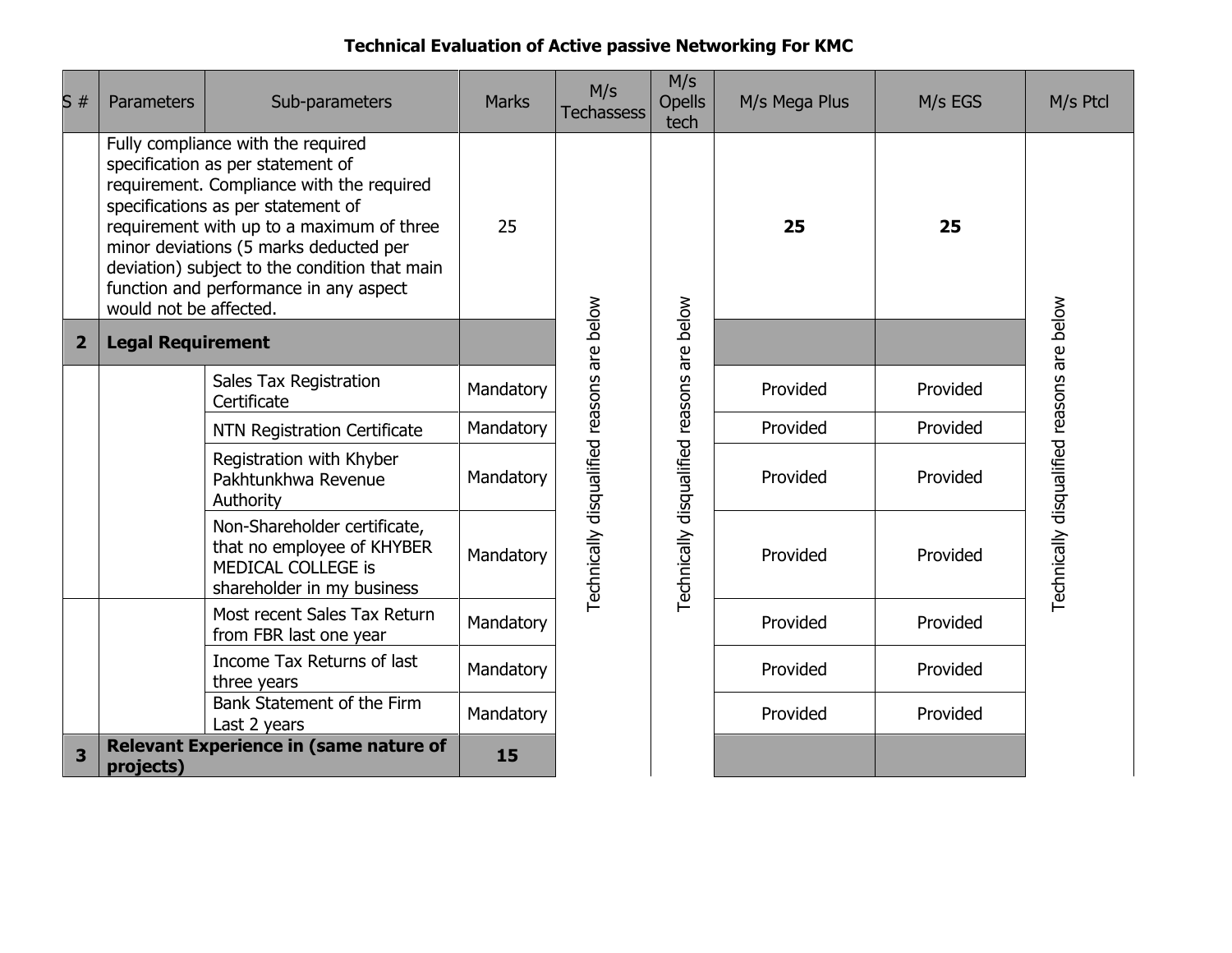|                         | <b>Total</b><br><b>Marks</b>   |                                                                                                                                                               | 70            |  | 63.5                                                                                                               | 63.5                                                      |
|-------------------------|--------------------------------|---------------------------------------------------------------------------------------------------------------------------------------------------------------|---------------|--|--------------------------------------------------------------------------------------------------------------------|-----------------------------------------------------------|
|                         |                                | Additional warranty of 1 year 5<br>marks maximum 10 marks                                                                                                     | 10            |  | 10                                                                                                                 | 10                                                        |
| 8                       | <b>Additional Warranty</b>     |                                                                                                                                                               | 10            |  |                                                                                                                    |                                                           |
|                         |                                | Availability of office in<br>Peshawar<br>To be verified with Ownership<br>/ Rent Agreement with Owner<br>/ Rent Agreement with<br>Company Name.               | 5             |  | Local office available<br>but no agreement<br>deed attached that's attached that's wh<br>why marks are<br>deducted | Local office<br>available but no<br>marks are<br>deducted |
| $\overline{\mathbf{z}}$ |                                | <b>National Office / Peshawar Office</b>                                                                                                                      |               |  |                                                                                                                    |                                                           |
|                         | Turnover in<br><b>Millions</b> | 05-10 million<br>11-20 million                                                                                                                                | 03<br>05      |  | 05                                                                                                                 | 05                                                        |
| 6                       | <b>Financial Capabilities</b>  |                                                                                                                                                               | 05            |  |                                                                                                                    |                                                           |
|                         |                                | 2 Qualified<br>i.<br>Graduate in IT<br>ii.<br>4 Qualified Diploma<br>holder in<br>IT/Networking<br>(Degree should be attached)                                | $\frac{3}{2}$ |  | 3.5                                                                                                                | 3.5                                                       |
| 5                       |                                | <b>Qualified Technical Staff</b>                                                                                                                              | 5             |  |                                                                                                                    |                                                           |
|                         |                                | List of tools, testing<br>i.<br>equipment and<br>calibration equipment<br>relevant to the product<br>Spare Parts readily<br>ii.<br>available in Stock         | $\frac{2}{3}$ |  | 5                                                                                                                  | 5                                                         |
| $\overline{\mathbf{4}}$ |                                | <b>Testing and Calibration</b>                                                                                                                                | 5             |  |                                                                                                                    |                                                           |
|                         |                                | 3 projects<br>i.<br>ii.<br>5 projects<br>iii.<br>10 projects<br>(Purchase Order/Work<br>Order/Contract Agreement<br>should be attached (1 PO carry<br>1 mark) | 5<br>10<br>15 |  | 15                                                                                                                 | 15                                                        |

attached that's why marks are deducted